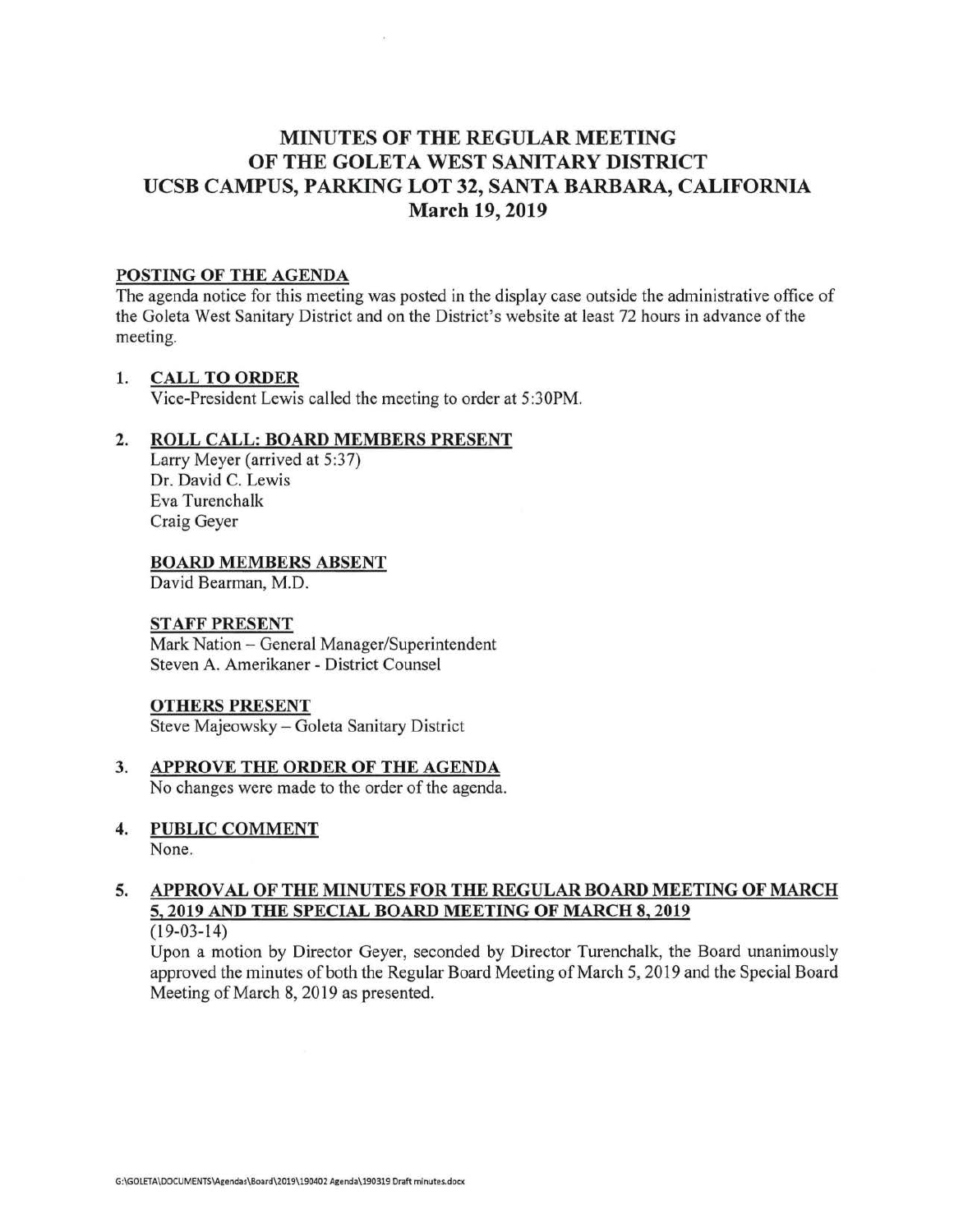**Minutes of the Regular Meeting of the Goleta West Sanitary District March 19, 2019 Page 2** 

# **6. SPRING 2019 DISTRICT NEWSLETTER**

#### $(19-03-15)$

Upon a motion by Director Turenchalk, seconded by Director Geyer, the Board unanimously approved to direct staff to work with the PR Consultant to have the newsletter printed and distributed.

# 7. **COMMUNICATIONS**

Noted as received.

# **8. REPORTS**

**Operations Report**  The General Manager provided a report.

**Public Relations Committee**  Director Turenchalk provided a report.

**Goleta Sanitary District**  No report.

**Goleta Water District**  Director Geyer provided a report.

**Isla Vista Recreation** & **Park District**  Director Lewis provided a report.

**SBCCSDA Executive Board Meeting**  Director Geyer provided a report.

**City of Goleta**  No report.

**Other Director Reports**  None.

- 9. **FUTURE AGENDA ITEMS**  Report from Counsel on the status of the recycled water permit.
- 10. ADJOURNMENT

There being no further business, Vice-President Lewis adjourned the meeting at 5:38PM.

Mark Nation, Clerk - Secretary

APPROVED

FOR  $19 cm<sup>9</sup>$ David Bearman M.D., Board President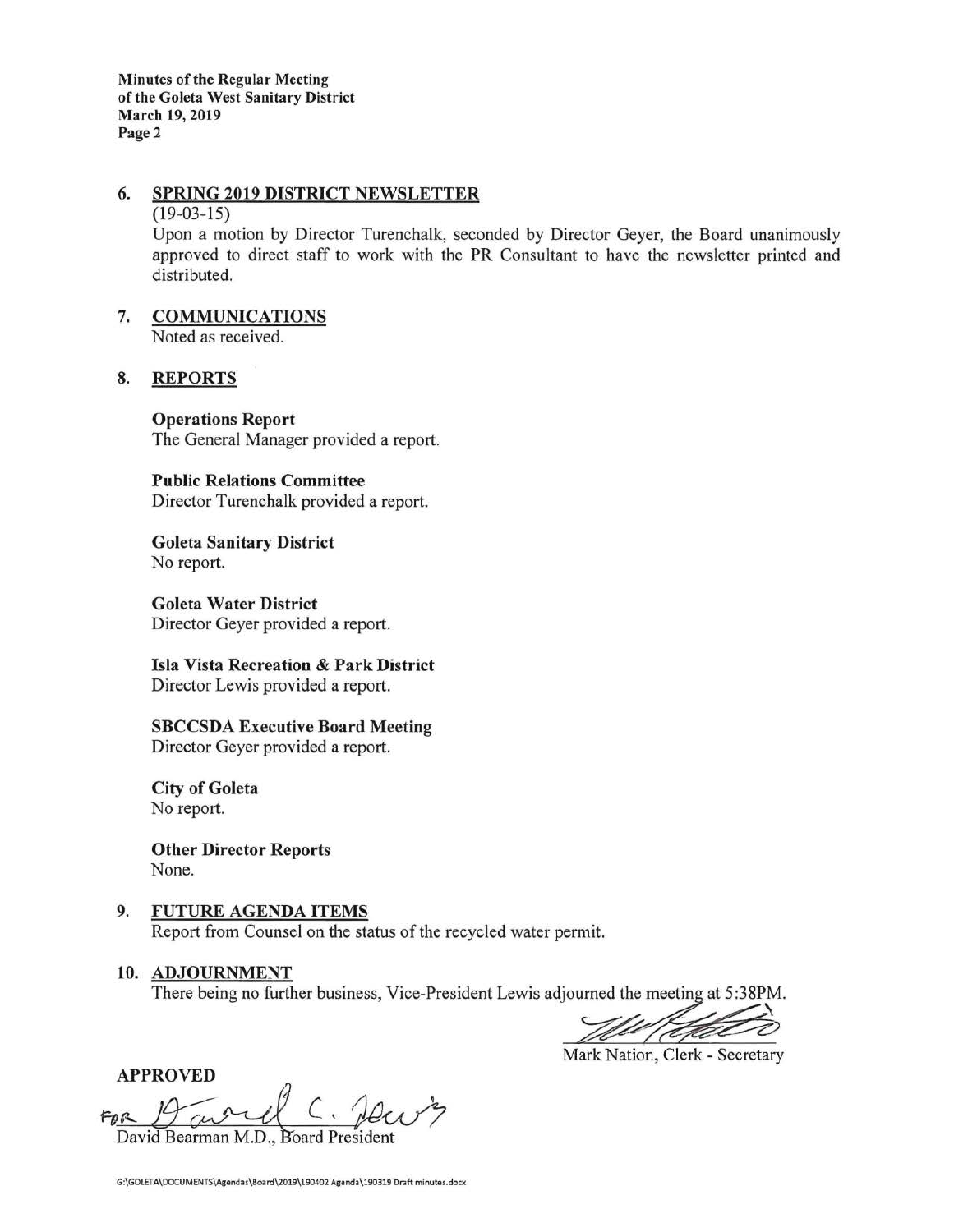February 26, 2019-March 13, 2019

## **Administration**

Staff submitted the no-spill certification for February 2019 to the State CIWQS system.

Staff continues proofing the hydraulic model following the consultants update work.

Staff participated in Harassment Training with the Board of Directors.

Staff issued a new connection permit for 2-ERU to 662 Vereda Del Ciervo. The main house and existing guest house will abandon the existing septic system and connect to the public sewer system.

Staff completed plan check and issued a fee estimate for demolition and rebuild of 2-unit apartment at 6779 Del Playa Drive. This parcel is on the eroding bluffs in IV.

Staff completed initial plan check for private sewer system extension and development of light industrial building at Cabrillo Business Park.

Staff has been working with the consultants on the bid documents for the Phelps Road Project. It is anticipated that the District will advertise for bids in late March 2019.

## **Collection System Maintenance**

Staff and Phil Brittain the District's electrical contractor made repairs to the electrical including replacing the main breaker in PS2 that supplies power to the motor control panel in PS1. When the power unexpectedly went out in PS1 staff utilized the recently installed emergency pump powered by the portable generator while repairs were made. This emergency back-up system worked perfectly as planned.

The crew completed hydro-cleaning the Mesa Road 42-inch pipeline and hydro-flushing throughout the District. They are currently hydro-cleaning the EMID area and hotspots throughout the District. A sewer operations summary is enclosed with this operations report.

The crew Performed a CCTV inspection on the mainline at Pepperdine Court following a call from a resident stating that his plumber informed him that there was a problem with the mainline that his sewer lateral connects to. The crew found the mainline to be in good condition with no problems. The resident was notified and informed.

The crew installed the transducer at Emily which is part of a project to increase the accuracy and dependability of the level monitoring for the lift station.

Staff received safety training on the following topics: Bloodbome Pathogens; Electrical First Aid; and Hazardous Energy Control (LOTO) Performance Exercise.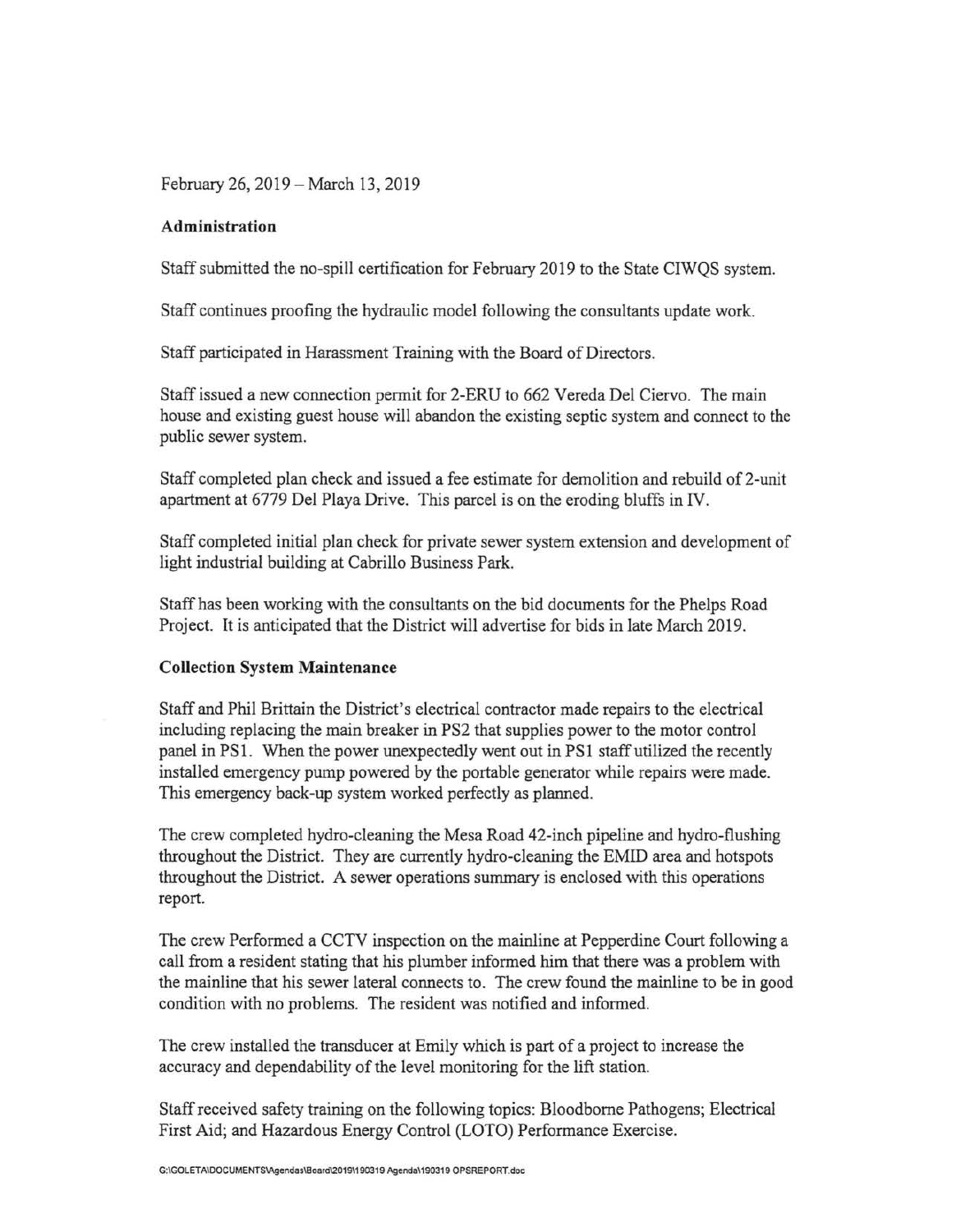## **Industrial Waste**

Staff collected quarterly Non-Industrial Source Control samples from 3 designated locations within the District and sent them to the contract laboratory for analysis.

Staff received and reviewed February well water discharge estimates provided by Raytheon for well water utilized in their industrial processes and discharged to sewer.

Staff completed final inspection, permit sign-off and Amalgam Separator inspection at Johnson Family Dental.

### **Street Sweeping**

Graffiti – none to report at this time

Abandon vehicle -none to report at this time

Hrs. - 17

Miles - 120

Loads - 7

Marborg - 2/08/19 = 10.22 TN

- Changed oil and filters on both engines on the Crosswind
- Replaced serpentine belt on main engine on the Crosswind
- Lubed cab and chassis on the Crosswind
- Dal Pozzo tire repaired a flat tire due to nails

#### **Table of Treatment Capacity in GSD Plant**

| GWSD Average Daily Flow   January 2018 | MGD 2.26; 44.4313% |
|----------------------------------------|--------------------|
|                                        |                    |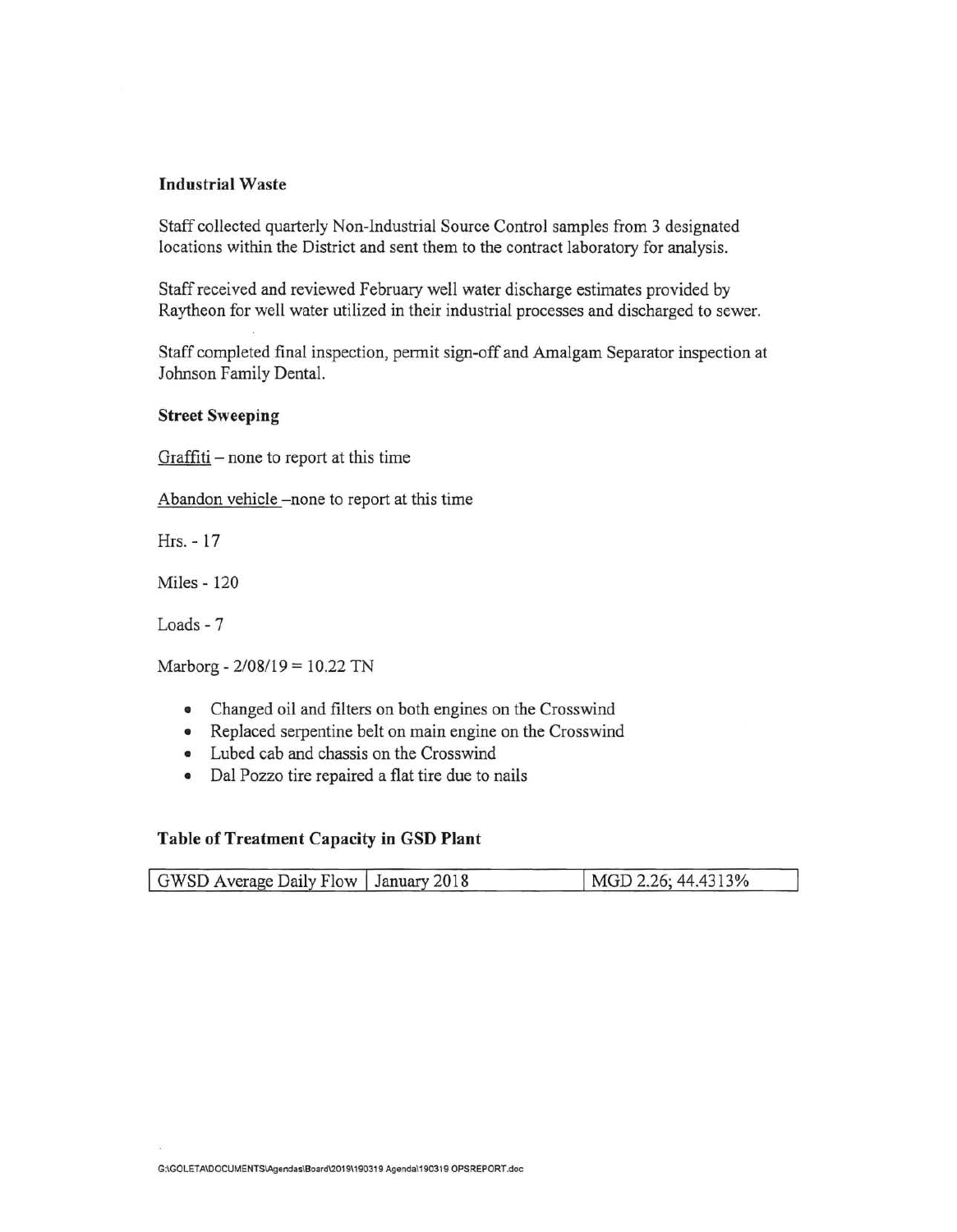

Sewer Operations Cleaning Summary from February 26, 2019 to March 13, 2019

Your environmental partner since 1954

| <b>Descripton</b>        | Quantity              |  |  |
|--------------------------|-----------------------|--|--|
| <b>Feet Cleaned</b>      |                       |  |  |
| Hydroclean               | 7,739 ft.             |  |  |
| Hydroflush               | 3,797 ft.             |  |  |
| Hot Spot                 | 882 ft.               |  |  |
|                          | 12,418 ft.            |  |  |
| <b>Lines Cleaned</b>     |                       |  |  |
| Hydroclean               | 36 lines              |  |  |
| Hydroflush               | 11 lines              |  |  |
| Hot Spot                 | 2 lines               |  |  |
|                          | 49 lines<br>œ         |  |  |
| <b>Other Work Orders</b> |                       |  |  |
| <b>CCTV Work Order</b>   | 11 Work Orders        |  |  |
| FOG Inspection           | 2 Work Orders         |  |  |
| Parcel Permit            | 2 Work Orders         |  |  |
|                          | <b>15 Work Orders</b> |  |  |